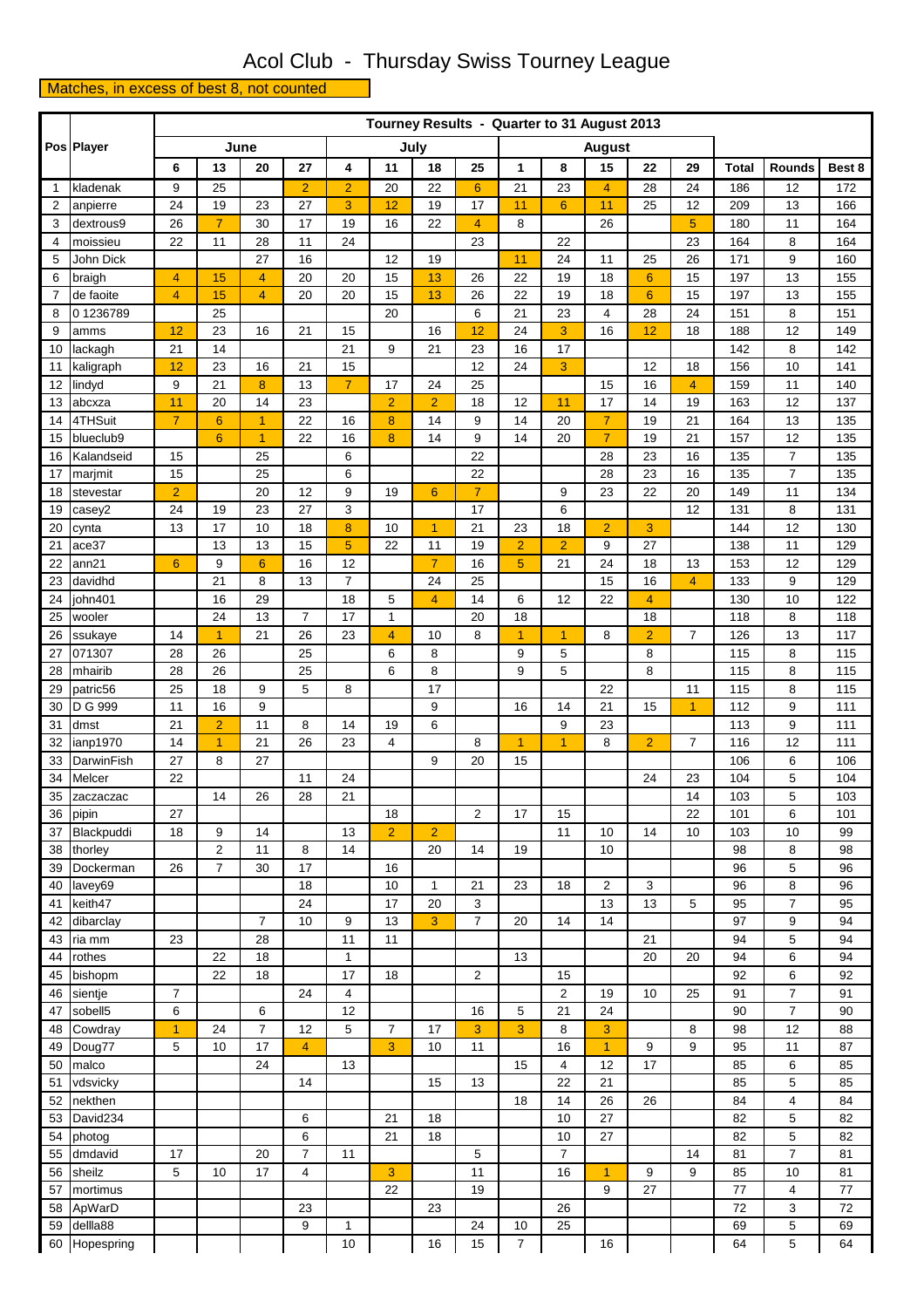| 61  | mama pat             | 8                       | 3           |    |                | 19 |                |                |    | 8              |                |        | 26             |              | 64       | $\mathbf 5$       | 64       |
|-----|----------------------|-------------------------|-------------|----|----------------|----|----------------|----------------|----|----------------|----------------|--------|----------------|--------------|----------|-------------------|----------|
| 62  | Hu Flung D           | $\overline{\mathbf{c}}$ |             | 29 | $\overline{c}$ |    |                |                |    |                | 14             |        | 10             | 3            | 60       | 6                 | 60       |
|     |                      |                         |             |    |                |    |                |                |    |                |                |        |                |              |          |                   |          |
| 63  | Lauri28              | 16                      |             | 5  |                | 22 |                | 12             |    |                |                |        |                |              | 55       | 4                 | 55       |
| 64  | maggie1947           | 16                      |             | 5  |                | 22 |                | 12             |    |                |                |        |                |              | 55       | 4                 | 55       |
| 65  | lindsay60            |                         |             | 26 | 28             |    |                |                |    |                |                |        |                |              | 54       | $\boldsymbol{2}$  | 54       |
| 66  | MacDude              |                         |             |    |                |    |                |                |    |                | 24             |        |                | 26           | 50       | $\boldsymbol{2}$  | 50       |
|     |                      |                         |             |    |                |    |                |                |    |                |                |        |                |              |          |                   |          |
| 67  | antepa               |                         |             |    |                |    |                |                | 24 |                |                |        |                | 25           | 49       | $\boldsymbol{2}$  | 49       |
| 68  | Archibald            |                         |             |    |                | 18 | 5              | 4              |    | 6              | 12             |        | $\overline{4}$ |              | 49       | 6                 | 49       |
| 69  | cyanide              |                         | 8           |    |                |    |                |                |    | 17             |                |        |                | 22           | 47       | 3                 | 47       |
| 70  | bbhants              |                         |             |    |                |    |                |                |    | 19             | 25             |        |                |              | 44       | $\boldsymbol{2}$  | 44       |
|     |                      |                         |             |    |                |    |                |                |    |                |                |        |                |              |          |                   |          |
| 71  | chillichic           |                         |             |    |                |    | $\overline{7}$ | 21             | 5  |                | $\overline{7}$ |        | 1              | 3            | 44       | 6                 | 44       |
| 72  | penelopesg           | 23                      |             |    |                |    |                |                |    |                |                |        | 21             |              | 44       | $\boldsymbol{2}$  | 44       |
| 73  | peju                 | 25                      | 18          |    |                |    |                |                |    |                |                |        |                |              | 43       | $\overline{2}$    | 43       |
| 74  | ashanti3             | 19                      |             | 12 |                |    |                |                |    |                |                |        | 11             |              | 42       | $\mathsf 3$       | 42       |
|     |                      |                         |             |    |                |    |                |                |    |                |                |        |                |              |          |                   |          |
| 75  | jack_7               | 19                      |             | 12 |                |    |                |                |    |                |                |        | 11             |              | 42       | $\mathsf 3$       | 42       |
| 76  | joshua76             | 13                      | 17          | 10 |                |    |                |                |    |                |                |        |                |              | 40       | $\mathsf 3$       | 40       |
| 77  | hewibill             |                         | 5           | 24 | 10             |    |                |                |    |                |                |        |                |              | 39       | 3                 | 39       |
| 78  | tattybogle           |                         |             |    |                |    |                |                |    | $\overline{2}$ |                | 13     | $\overline{7}$ | 17           | 39       | 4                 | 39       |
|     |                      |                         |             |    |                |    |                |                |    |                |                |        |                |              |          |                   |          |
| 79  | eaglei               | 10                      | 12          |    |                |    |                |                |    |                |                | 14     |                |              | 36       | 3                 | 36       |
| 80  | manxmanx             |                         |             |    |                |    |                |                |    |                |                | 17     |                | 19           | 36       | $\boldsymbol{2}$  | 36       |
| 81  | ivy126               | 20                      |             |    |                |    | 14             |                |    |                |                |        |                |              | 34       | $\mathbf 2$       | 34       |
| 82  | Ipharm               | 8                       | 3           |    | 1              |    | $\mathbf{1}$   | 5              | 10 | 4              |                |        | 1              | $\mathbf{1}$ | 34       | 9                 | 33       |
|     |                      |                         |             |    |                |    |                |                |    |                |                |        |                |              |          |                   |          |
| 83  | valley21             |                         | $\mathbf 5$ |    |                |    |                | 15             | 13 |                |                |        |                |              | 33       | 3                 | 33       |
| 84  | Alroy                |                         |             |    |                | 10 |                |                | 15 | $\overline{7}$ |                |        |                |              | 32       | $\mathsf 3$       | 32       |
| 85  | <b>CYBIT</b>         | 17                      |             |    |                |    |                |                |    |                |                |        | 15             |              | 32       | $\mathbf 2$       | 32       |
| 86  | usula                | 3                       | 20          |    | 9              |    |                |                |    |                |                |        |                |              | 32       | 3                 | 32       |
|     | BGWIN67              |                         |             |    |                |    |                | $\overline{7}$ |    |                |                | 20     |                |              | 27       | $\mathbf 2$       | 27       |
| 87  |                      |                         |             |    |                |    |                |                |    |                |                |        |                |              |          |                   |          |
| 88  | nhojc1               |                         |             |    |                |    | 9              |                |    |                | 17             |        |                |              | 26       | $\mathbf 2$       | 26       |
| 89  | starzee              |                         |             |    |                |    |                |                |    |                | 26             |        |                |              | 26       | $\mathbf{1}$      | 26       |
| 90  | beakster             |                         |             |    |                |    |                |                |    |                |                | 25     |                |              | 25       | $\mathbf{1}$      | 25       |
|     |                      |                         |             |    |                |    |                |                |    |                |                |        |                |              |          |                   |          |
| 91  | cueballs             |                         |             |    |                |    |                |                |    |                |                | 25     |                |              | 25       | $\mathbf{1}$      | 25       |
| 92  | tajmar10             |                         |             |    |                |    |                |                |    |                |                |        | 24             |              | 24       | $\mathbf{1}$      | 24       |
| 93  | <b>JOAZ</b>          |                         |             |    |                |    |                | 23             |    |                |                |        |                |              | 23       | $\mathbf{1}$      | 23       |
| 94  | jmcilkley            |                         |             | 22 |                |    |                |                |    |                |                |        |                |              | 22       | $\mathbf{1}$      | 22       |
|     |                      |                         |             |    |                |    |                |                |    |                |                |        |                |              |          |                   |          |
| 95  | melisand             | 10                      | 12          |    |                |    |                |                |    |                |                |        |                |              | 22       | $\boldsymbol{2}$  | 22       |
| 96  | tad77                |                         |             |    |                |    |                |                |    |                |                |        | 22             |              | 22       | $\mathbf{1}$      | 22       |
|     | w_d                  |                         |             | 22 |                |    |                |                |    |                |                |        |                |              | 22       | $\mathbf{1}$      | 22       |
|     |                      |                         |             |    |                |    |                |                |    |                |                |        |                |              |          |                   |          |
| 97  |                      |                         |             |    |                |    |                |                |    |                |                |        |                |              |          |                   |          |
|     | 98 johnxxxx          |                         |             |    | 5              |    |                |                |    |                |                |        |                | 17           | 22       | $\overline{2}$    | 22       |
| 99  | ianhaston            | 20                      |             |    |                |    |                |                |    |                |                |        |                |              | 20       | $\overline{1}$    | 20       |
| 100 | madweb               |                         |             |    |                |    |                |                |    | 20             |                |        |                |              | 20       | $\overline{1}$    | 20       |
|     |                      |                         |             |    |                |    |                |                |    |                |                |        |                |              |          | $\mathbf{1}$      |          |
| 101 | pippi357             |                         |             |    |                |    |                |                |    |                |                | $20\,$ |                |              | 20       |                   | 20       |
| 102 | startnow             |                         |             |    |                |    |                |                |    |                |                |        | 20             |              | 20       | $\mathbf{1}$      | 20       |
| 103 | bosscat              | $\mathbf{1}$            |             |    |                |    |                | 11             | 4  | 3              |                |        |                |              | 19       | 4                 | 19       |
| 104 | ClareB               |                         |             |    |                |    |                |                |    |                | 8              | 3      |                | 8            | 19       | 3                 | 19       |
| 105 | crabtree1            |                         |             |    |                |    |                |                |    |                |                | 19     |                |              | 19       | $\mathbf{1}$      | 19       |
|     |                      |                         |             |    |                |    |                |                |    |                |                |        |                |              |          |                   |          |
| 106 | jandrew              |                         |             | 19 |                |    |                |                |    |                |                |        |                |              | 19       | $\mathbf{1}$      | 19       |
| 107 | kingenn              |                         |             | 19 |                |    |                |                |    |                |                |        |                |              | 19       | $\mathbf{1}$      | 19       |
| 108 | mamofilus            |                         |             |    | 19             |    |                |                |    |                |                |        |                |              | 19       | $\mathbf{1}$      | 19       |
| 109 | markl                |                         |             |    | 19             |    |                |                |    |                |                |        |                |              | 19       | $\mathbf{1}$      | 19       |
|     |                      |                         |             |    |                |    |                |                |    |                |                |        |                |              |          |                   |          |
| 110 | teresab4             |                         |             |    |                |    |                |                | 18 |                |                |        |                |              | 18       | $\mathbf{1}$      | 18       |
| 111 | zillahandp           | 18                      |             |    |                |    |                |                |    |                |                |        |                |              | 18       | $\mathbf{1}$      | 18       |
| 112 | carole66             | 3                       |             |    |                |    |                | 3              |    |                |                |        |                | 11           | 17       | 3                 | 17       |
| 113 | holwellsue           |                         | 4           |    |                |    |                |                |    |                |                |        | 13             |              | 17       | $\boldsymbol{2}$  | 17       |
| 114 |                      |                         |             |    |                |    |                |                |    |                |                |        | 17             |              | 17       | $\mathbf{1}$      | 17       |
|     | Tramticket           |                         |             |    |                |    |                |                |    |                |                |        |                |              |          |                   |          |
| 115 | chimp59              |                         |             | 15 |                |    |                |                |    |                |                |        |                |              | 15       | $\mathbf{1}$      | 15       |
| 116 | gillo3               |                         |             | 15 |                |    |                |                |    |                |                |        |                |              | 15       | $\mathbf{1}$      | 15       |
| 117 | manorlass            |                         |             |    | 15             |    |                |                |    |                |                |        |                |              | 15       | $\mathbf{1}$      | 15       |
|     |                      |                         |             |    |                |    |                |                |    |                |                |        |                |              |          | $\mathbf{1}$      |          |
| 118 | mike nant            |                         |             |    |                |    | 14             |                |    |                |                |        |                |              | 14       |                   | 14       |
| 119 | YorkieShe            |                         |             |    | 14             |    |                |                |    |                |                |        |                |              | 14       | $\mathbf{1}$      | 14       |
| 120 | jammysam             |                         | 13          |    |                |    |                |                |    |                |                |        |                |              | 13       | $\mathbf{1}$      | 13       |
| 121 | penguin007           |                         |             |    |                |    | 13             |                |    |                |                |        |                |              | 13       | $\mathbf{1}$      | 13       |
|     |                      |                         |             |    |                |    |                |                |    |                |                |        |                |              |          | $\mathbf{1}$      |          |
| 122 | shintaro             |                         |             |    |                |    |                |                |    |                |                |        |                | 13           | 13       |                   | 13       |
| 123 | thomsonk52           |                         |             |    |                |    |                |                |    | 13             |                |        |                |              | 13       | $\mathbf{1}$      | 13       |
| 124 | 00000AAmy            |                         |             |    |                |    |                |                |    |                |                | 12     |                |              | 12       | $\mathbf{1}$      | 12       |
| 125 | karime               |                         |             |    |                |    |                |                |    | 12             |                |        |                |              | 12       | $\overline{1}$    | 12       |
|     |                      |                         | 11          |    |                |    |                |                |    |                |                |        |                |              |          | $\overline{1}$    |          |
| 126 | moonface7            |                         |             |    |                |    |                |                |    |                |                |        |                |              | 11       |                   | 11       |
| 127 | zargul<br>128 bazzaa |                         |             |    |                |    | 11             |                |    | 10             |                |        |                |              | 11<br>10 | $\mathbf{1}$<br>1 | 11<br>10 |